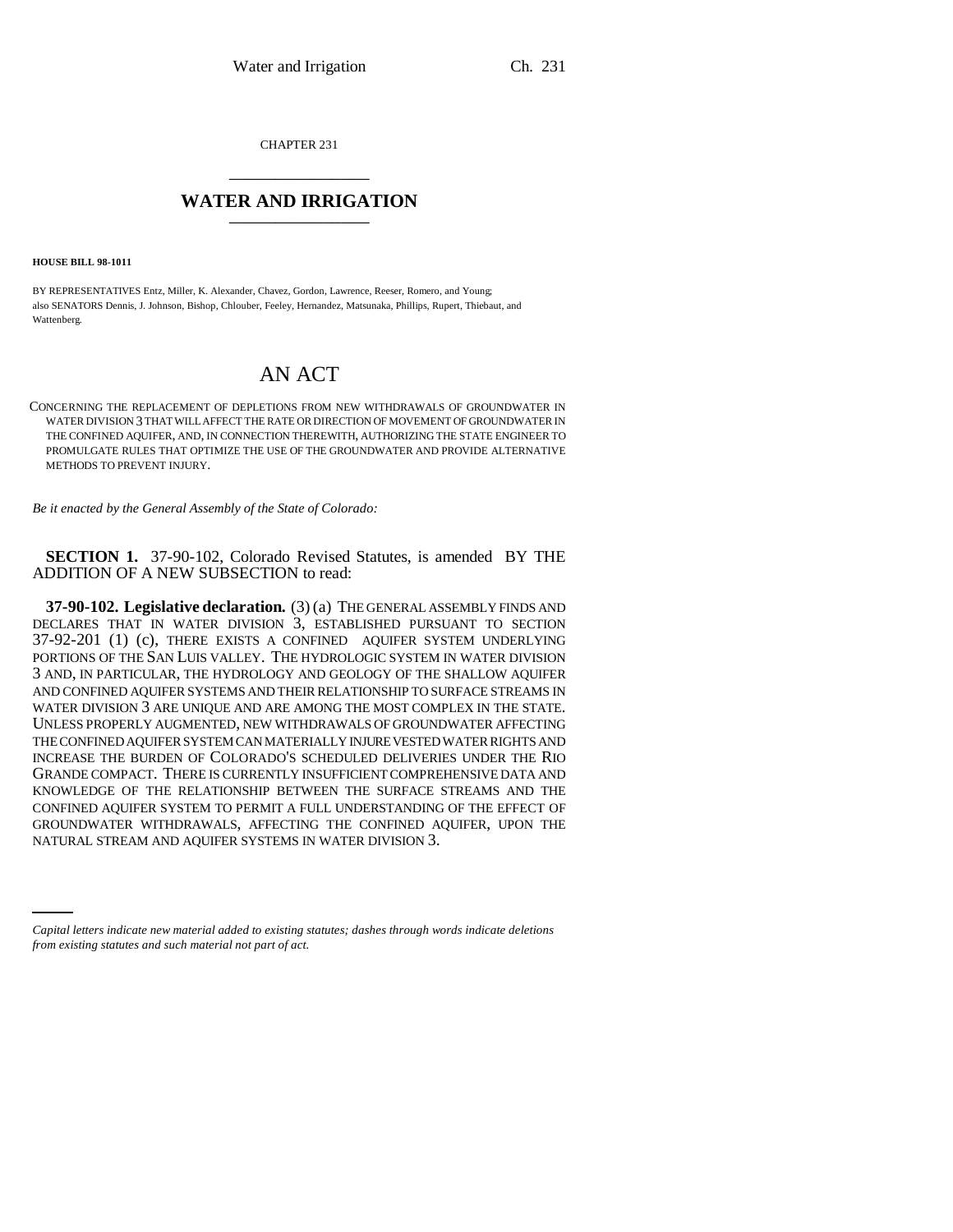(b) THIS SUBSECTION (3) IS REPEALED, EFFECTIVE JULY 1, 2001.

**SECTION 2.** 37-90-137, Colorado Revised Statutes, is amended BY THE ADDITION OF A NEW SUBSECTION to read:

**37-90-137. Permits to construct wells outside designated basins - fees permit no ground water right - evidence - time limitation - well permits repeal.** (12) (a) IN CONSIDERING ANY WELL PERMIT APPLICATION IN WATER DIVISION 3 THAT INVOLVES A NEW WITHDRAWAL OF GROUNDWATER THAT WILL AFFECT THE RATE OR DIRECTION OF MOVEMENT OF WATER IN THE CONFINED AQUIFER, THE STATE ENGINEER SHALL RECOGNIZE THAT UNAPPROPRIATED WATER IS NOT MADE AVAILABLE AND INJURY IS NOT PREVENTED AS A RESULT OF THE REDUCTION OF WATER CONSUMPTION BY NONIRRIGATED NATIVE VEGETATION.

(b) (I) ANY WELL PERMIT APPLICATION IN WATER DIVISION 3 THAT INVOLVES A NEW WITHDRAWAL OF GROUNDWATER THAT WILL AFFECT THE RATE OR DIRECTION OF MOVEMENT OF WATER IN THE CONFINED AQUIFER SYSTEM REFERRED TO IN SECTION 37-90-102 (3) SHALL BE PERMITTED PURSUANT TO A JUDICIALLY APPROVED PLAN FOR AUGMENTATION THAT IN ADDITION TO ALL OTHER LAWFUL REQUIREMENTS FOR SUCH PLANS, SHALL BE SUBJECT TO THE REQUIREMENTS OF RULES FOR THE WITHDRAWAL OF SUCH GROUNDWATER WITHIN WATER DIVISION 3 THAT ARE PROMULGATED BY THE STATE ENGINEER PURSUANT TO THE PROCEDURES OF SECTION 37-92-501 (2). SUCH RULES SHALL BE BASED UPON SPECIFIC STUDY OF THE CONFINED AQUIFER SYSTEM AND SHALL BE PROMULGATED PRIOR TO JULY 1, 2001. IN THE PROMULGATION OF SUCH RULES FOR WATER DIVISION 3, THE STATE ENGINEER SHALL RECOGNIZE THAT UNAPPROPRIATED WATER IS NOT MADE AVAILABLE AND INJURY IS NOT PREVENTED AS A RESULT OF THE REDUCTION OF WATER CONSUMPTION BY NONIRRIGATED NATIVE VEGETATION. SUCH RULES SHALL ALSO PERMIT THE DEVELOPMENT OF THE WATER RESOURCES OF WATER DIVISION 3 IN A MANNER THAT WILL PROTECT COLORADO'S ABILITY TO MEET ITS INTERSTATE COMPACT OBLIGATIONS AND TO PREVENT INJURY TO SENIOR APPROPRIATORS IN THE ORDER OF THEIR PRIORITIES, AND WITH DUE REGARD FOR DAILY, SEASONAL, AND LONGER DEMANDS ON THE WATER SUPPLY. THE STATE ENGINEER AND THE COLORADO WATER CONSERVATION BOARD SHALL PROCEED WITH DILIGENCE TO COMPLETE NEEDED STUDIES.

(II) SUBPARAGRAPH (I) OF THIS PARAGRAPH (b) IS REPEALED, EFFECTIVE JULY 1, 2001; EXCEPT THAT NOTHING IN THIS SUBSECTION (12) SHALL AFFECT THE VALIDITY OF THE RULES ADOPTED BY THE STATE ENGINEER FOR GROUNDWATER WITHDRAWALS IN WATER DIVISION 3, OR AFFECT THE APPLICABILITY OF SUCH RULES TO WELL PERMITS THAT HAVE BEEN OR WILL BE ISSUED, AND JUDICIAL DECREES THAT HAVE BEEN OR WILL BE ENTERED, FOR THE WITHDRAWAL OF GROUNDWATER IN WATER DIVISION 3.

**SECTION 3.** 37-92-305 (6), Colorado Revised Statutes, is amended BY THE ADDITION OF A NEW PARAGRAPH to read:

**37-92-305. Standards with respect to rulings of the referee and decisions of the water judge.** (6) (c) ANY APPLICATION IN WATER DIVISION 3 THAT INVOLVES NEW WITHDRAWALS OF GROUNDWATER THAT WILL AFFECT THE RATE OR DIRECTION OF MOVEMENT OF WATER IN THE CONFINED AQUIFER SYSTEM REFERRED TO IN SECTION 37-90-102 (3) SHALL BE PERMITTED PURSUANT TO A PLAN OF AUGMENTATION THAT